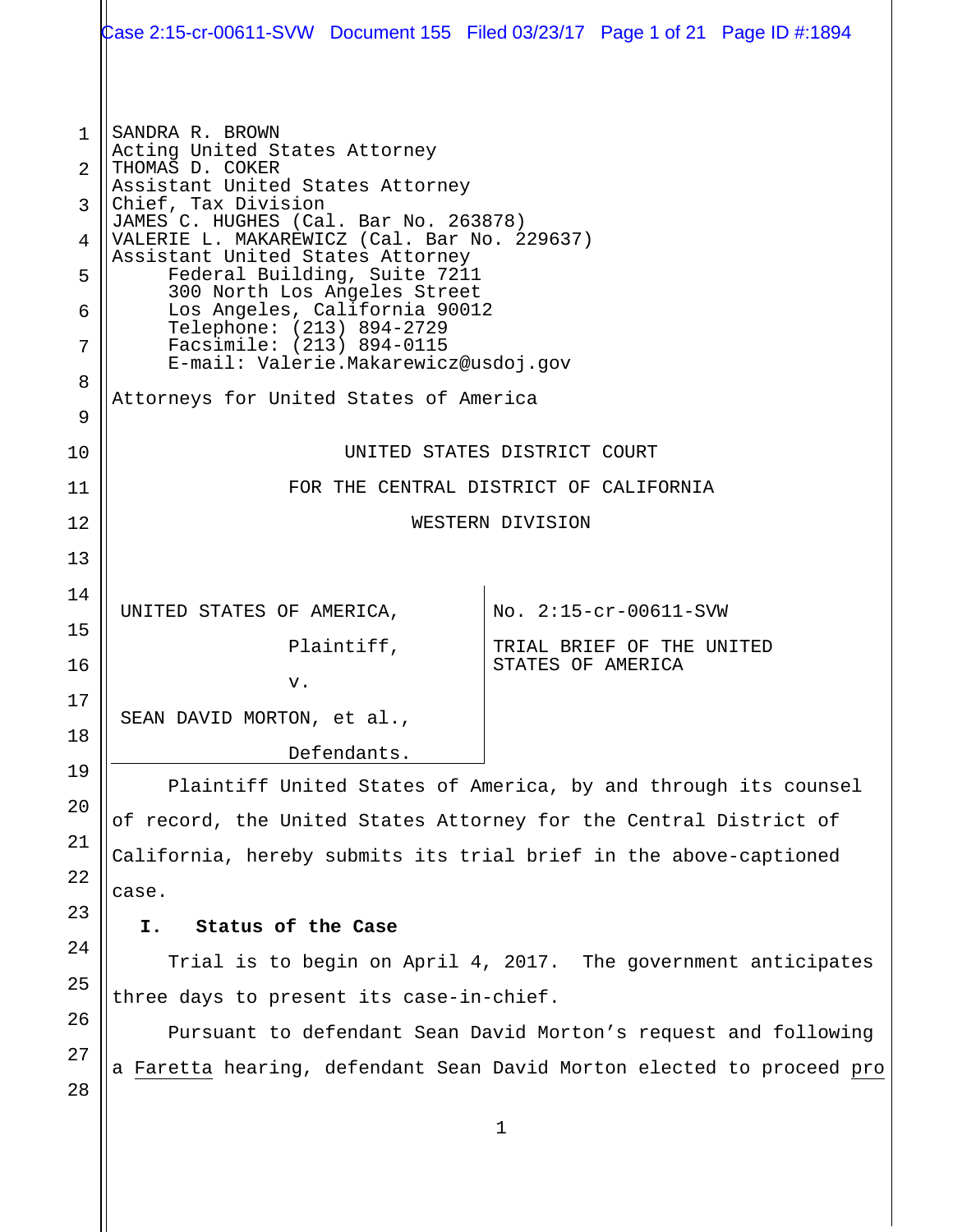1 2 3 4 se. Despite requests from the United States, defendant Sean David Morton has not participated in any pre-trial conferences regarding jury instructions, entered into any stipulations regarding evidence, or produced any reciprocal discovery to the United States.

5 6 The Court appointed counsel to defendant Melissa Morton who is Steven Brody.

#### **II. Statement of the Case**

7

8

9

10

11

12

13

14

15

16

17

18

19

20

21

22

 $\overline{\phantom{0}}$ 

 Defendants Sean David Morton and Melissa Morton are charged in the superseding indictment filed on January 27, 2016, Docket No. 17, with the following crimes:

- one count of conspiring to defraud the United States in violation of 18 U.S.C. § 371 (count 1),
- two counts each of filing false claims against the United States in violation of 18 U.S.C. § 287 (counts 2 and 3 against Sean David Morton and counts 4 and 5 against Melissa Morton) which claimed false Form 1099-OID1 income and withholding; and
	- various counts of passing, presenting, and/or offering, false or fictitious financial instruments in violation of 18 U.S.C. § 514 (counts 6-7 and 9-32 for Sean David Morton

23 24 25 26 27 28 When used correctly, a Form 1099-OID ("Original Issue Discount") is an information return used to report income from certain investments and financial transactions. For example, when a person purchases a bond at a value that is discounted from its price at maturity, he or she may be required to report income and pay tax on the annual growth in the bond's value until it reaches maturity. When the bond is redeemed, the bond's issuer may be required to withhold tax from the redemption and pay it over to the IRS. Information about income and withholding would be reported on a Form 1099‐OID, which is prepared by the bond's issuer and filed with the IRS.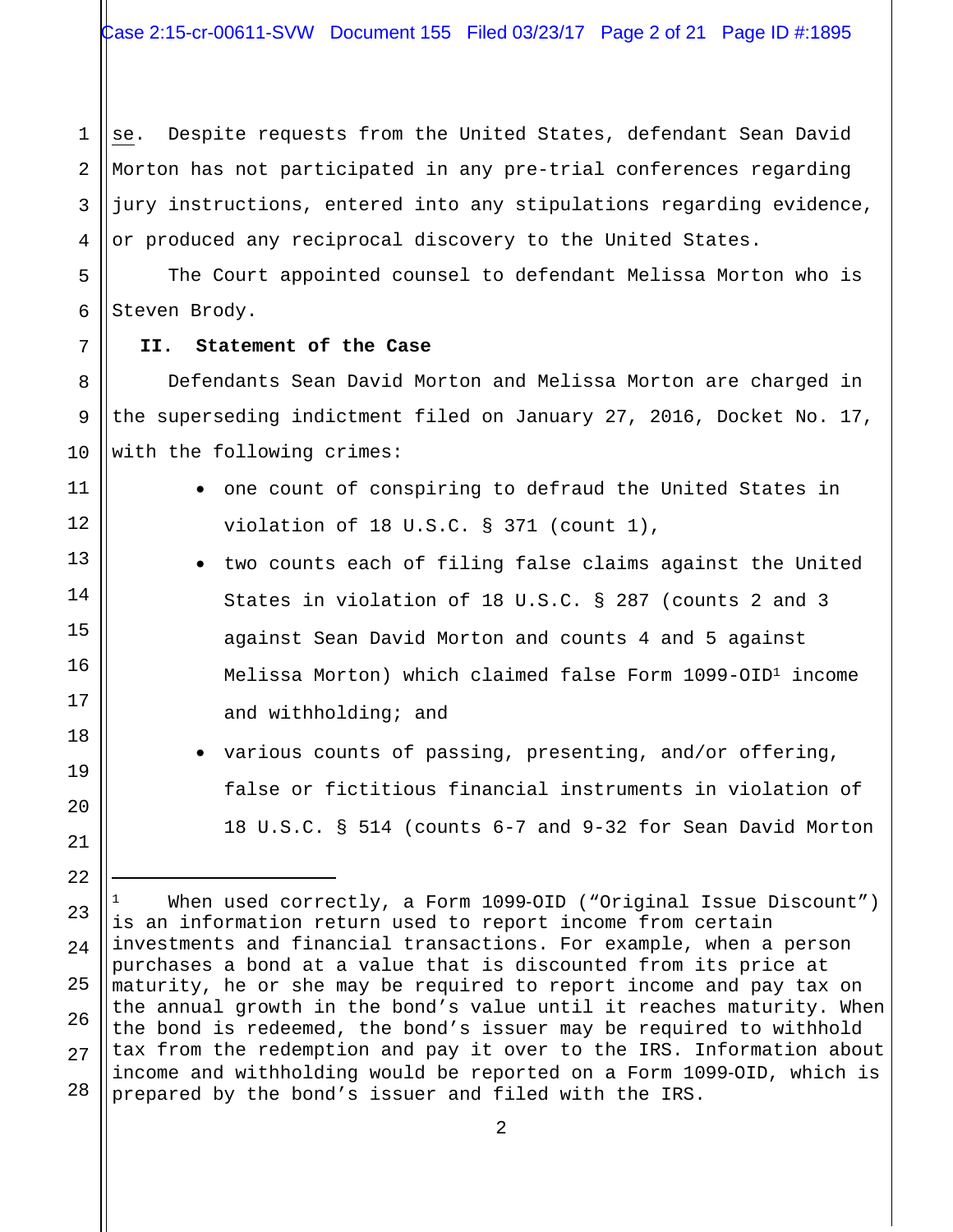1

2

3

4

5

6

7

8

9

and counts 8 and 33-56 for Melissa Morton) either on their own behalf or ones they marketed, sold, prepared, and passed on behalf of their "clients."

### **a. Defendants' and their "redemption" scheme.**

The charges against defendants stem from their participation in the "redemption" scheme, the most prevalent nationwide scheme in use by tax defiers and sovereign citizens, which has been used in some form since at least 1987. See United States v. Grosshans, 821 F.2d 1247, 1253 (6th Cir. 1987).

10 11 12 13 14 15 16 17 18 19 20 21 22 23 24 25 26 27 28 The theory behind the scheme is as follows: when the United States went off the gold standard in 1933, the government used citizen's birth certificates to collateralize paper money by creating a fictitious "strawman" identity in the name of each United States citizen. The "strawman" identity is signified by using all capital letters when spelling a person's name (or some other variation using strange punctuation when spelling a person's name). The value of one's birth certificate is held in the person's "strawman" identity by the Treasury Department in a Treasury Direct Account and the "strawman" account purportedly can be "redeemed" and used to pay tax and other debts, purchase homes, vehicles, and so on. See Monroe v. Beard, 536 F.3d 198, 203 n.3 (3d Cir. 2008); United States v. Getzschman, 81 F. App'x 619, 620-21 (8th Cir. 2003); Gravatt v. United States, 100 Fed. Cl. 279 (Fed. Cl. 2011); United States v. Morris, 2011 WL 588060, \*1 (D. Colo. Jan. 14, 2011); United States v. Call, 2009 WL 6047137, \*3 n.1 (D. Nev. Nov. 24, 2009); Bryant v. Washington Mut. Bank, 524 F. Supp. 2d 753, 758-760 (W.D. Va. 2007). This scheme has been repeatedly rejected by the courts. United States v. Allison, 264 F. App'x 450, 452 (5th Cir. 2008) (redemption scheme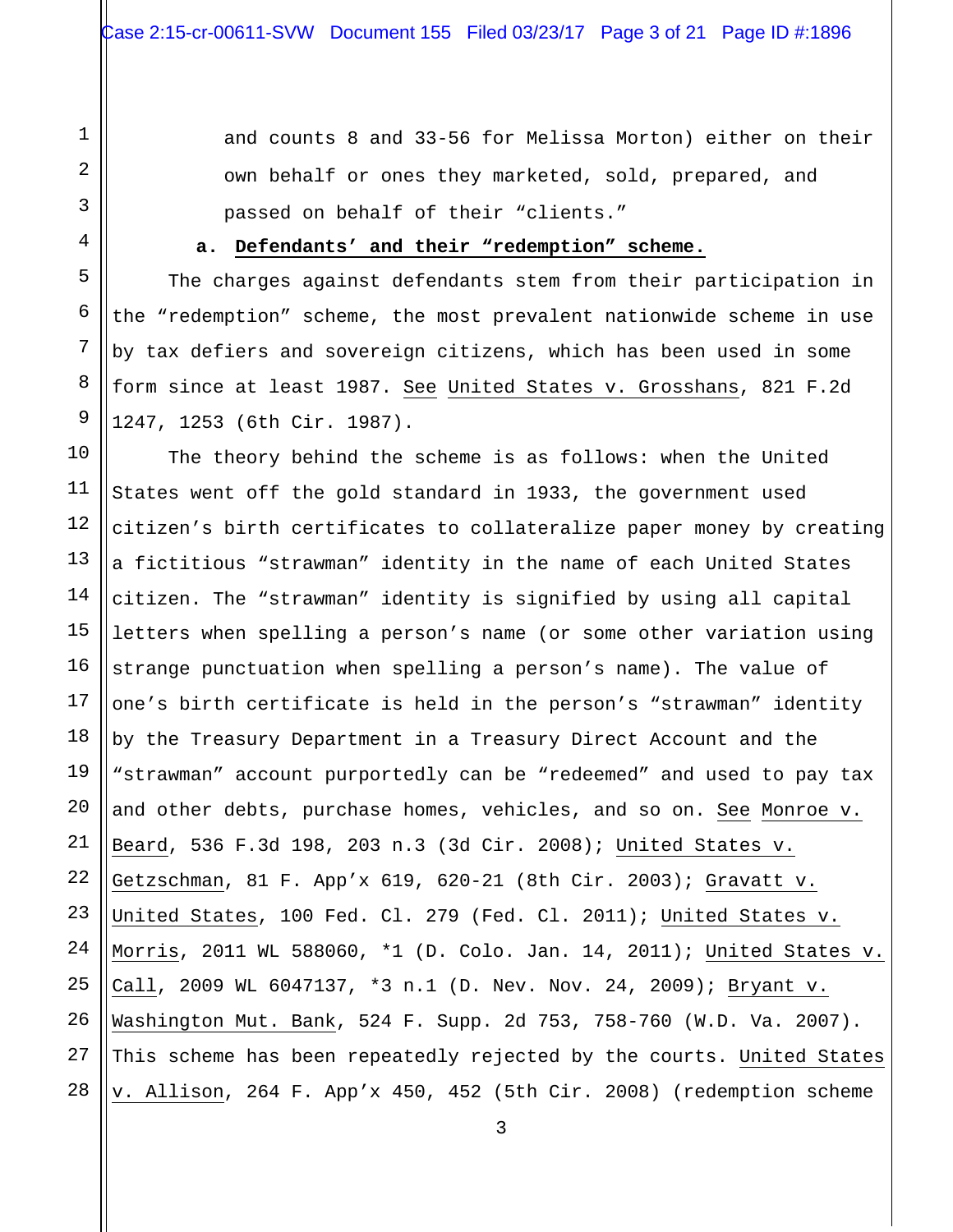1 2 3 4 is nonsensical and soundly rejected in this and other jurisdictions); United States v. Levy, 849 F. Supp. 2d 1353, 1357-58 (S.D. Fla. 2012) ("every court which has considered the 'redemption theory' has dismissed it as frivolous").

5 6 7 8 9 10 11 12 The scheme has three primary components, two of which the defendants subscribed: (1)filing false tax returns based on false IRS Forms 1099-OID; (2) using fictitious financial obligations to pay tax and other debts; and (3) filing false liens and other retaliatory documents, such as UCC Financing Statements, against government officials who have engaged with the sovereign citizen/tax defier. In this instance, defendants have thus far participated in 2 of the 3 parts of the scheme, as they filed false income tax returns and claimed large refunds based on False Forms 1099-OIDs, and made, used, and sold fictitious financial instruments to pay their tax debts with the IRS and sold their bond "product" to pay commercial debts for their clients.

### **b. Defendants' Form 1099-OID scheme**

The Form 1099-OID scheme ("the OID scheme") is a fraudulent tax scheme aimed at causing the Internal Revenue Service (IRS) to pay out false claims for income tax refunds. The scheme misuses Forms 1099- OID, which are a type of information return (similar to a Form W-2) used to report income from certain investments, to claim fictitious income and withholdings which are used to support false claims for tax refunds. Typically, the false Forms 1099-OID list a debt, a line of credit, or a group of expenses as if it were an item of income; the Form 1099-OID then purports that 100 percent of the income was withheld to pay taxes. For example, if an individual had a home mortgage, valued at \$200,000, the Form 1099-OID as used in the scheme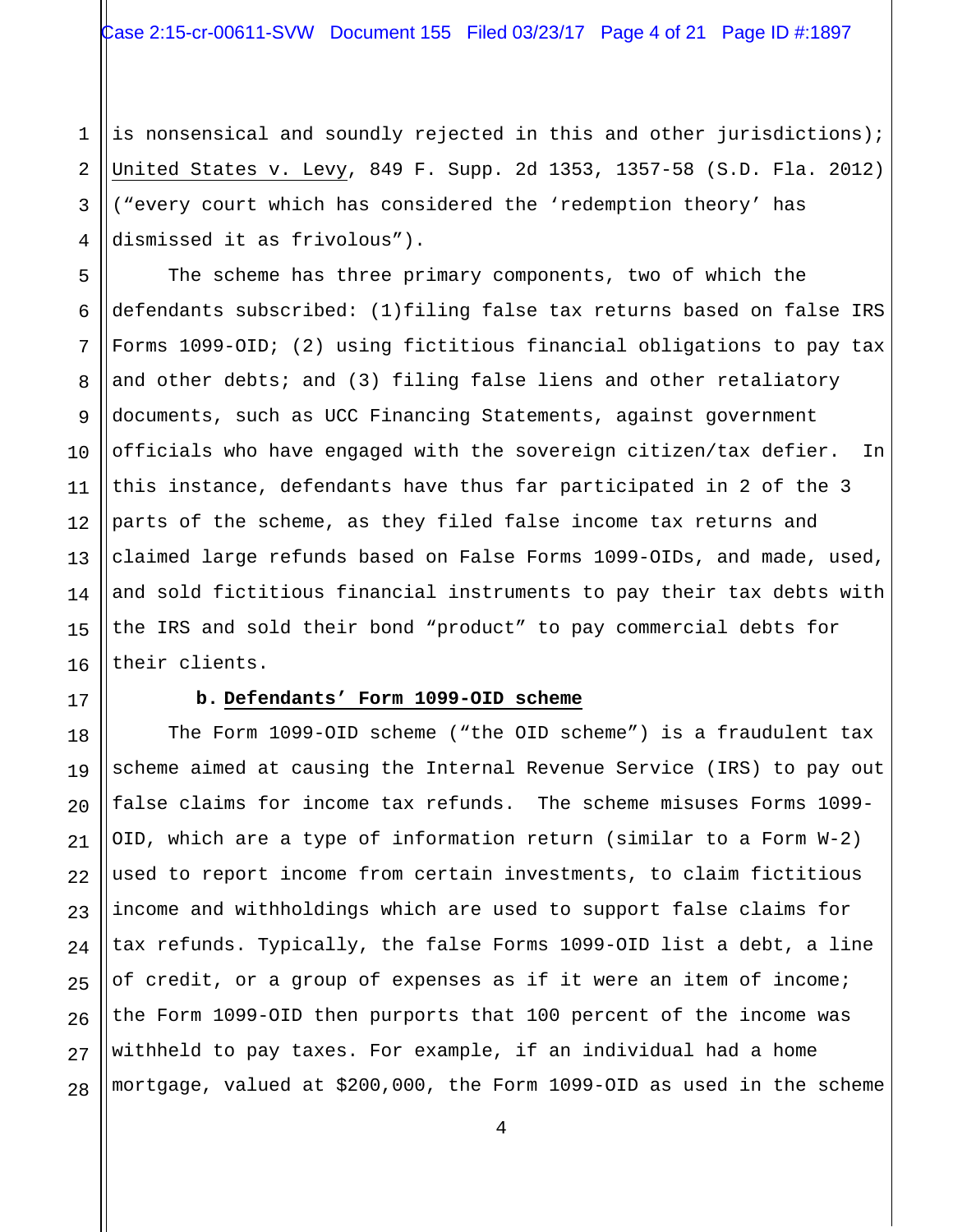1 2 3 would make it appear as if the mortgage company paid the individual \$200,000 and withheld all of that payment—the full \$200,000—for tax purposes.

Participants in the Form 1099-OID scheme then prepare false federal income tax returns using the data from the false Forms 1099- OID. In the home mortgage example, the tax return would report the filer's legitimate income and withholding plus an extra, false \$200,000 of interest income and withholding. This generates a claim for a large refund to which the individual is not entitled.

10

4

5

6

7

8

9

### **c. Defendants' Participation in the OID Scheme**

11 12 13 14 15 16 17 18 19 20 21 22 23 24 25 26 27 On various dates as alleged in the superseding indictment, defendants filed income tax returns with the Internal Revenue Service (IRS) for years 2005, 2006, 2007, and 2008 for Sean David Morton and 2007 for Melissa Morton, which falsely claimed they had OID income from Bank of America, American Express, Capital One, Providian, and/or Chase banks, reported large withholding, and claimed they were owed refunds. The government alleged these acts in count one, overt acts numbers 17 through 21, 40 through 46, and counts two through five. In fact, as alleged in count one, overt acts 21 through 25, the IRS did issue an erroneous refund of \$480,322.55 to defendant Sean David Morton based on false OID income and withholding on a 2008 income tax return, to which defendant Sean David Morton was not entitled, and which was deposited into defendants' joint checking account with Washington Mutual (WAMU). The government will show that the same day the refund was deposited into defendants' joint account, defendants took immediate steps to place the money outside of the government's grasp, and opened two additional Washington Mutual joint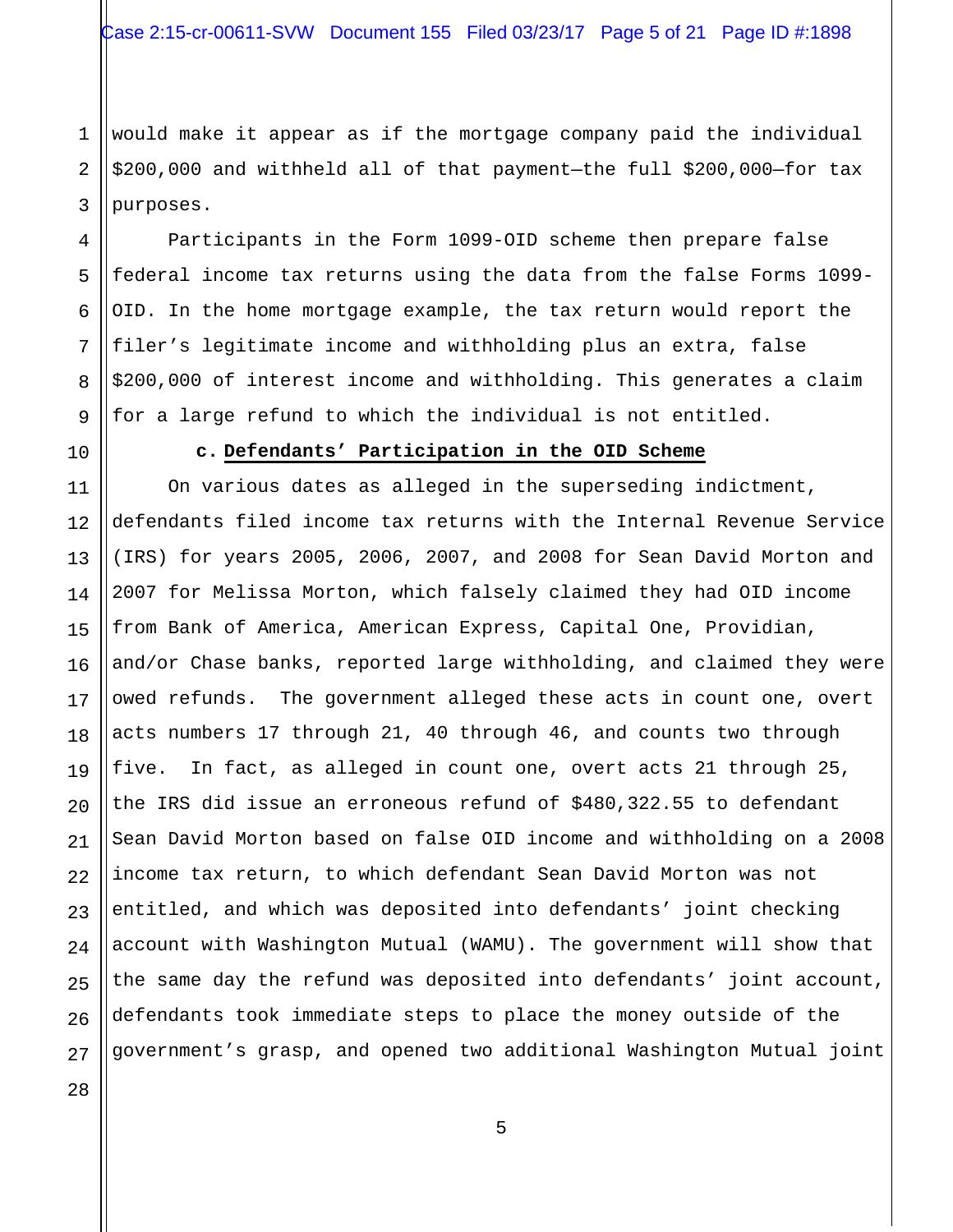1 2 accounts, transferred \$110,467 and \$250,000 of the erroneous refund respectively to the two new accounts, and withdrew \$70,000 in cash.

3 4 5 6 7 8 9 10 11 12 13 14 15 Indeed, when the IRS took steps to collect the erroneous refund, defendants began a campaign to thwart the government's collection efforts. The government will prove that when the IRS levied on defendants' WAMU joint bank account wherein the erroneous refund was deposited, defendant MELISSA MORTON sent repeated letters to the IRS wherein she lied to the IRS in saying it was her sole and separate account. Defendants continued their campaign to harass the IRS revenue officer assigned to collect the erroneous refund, as alleged in count one, overt acts 26 through 39, in an attempt to intimidate the revenue officer and halt his collection efforts against defendants. In fact, the deluge of "notices" sent to the revenue officer was a precursor to their next scheme that involved the bond process, more fully described below.

16 17 18 19 20 21 22 23 24 25 26 27 28 As seen in counts two through five, defendants made multiple false claims by way of requesting refunds on their income tax returns generated by their use of false Forms 1099-OID income and withholding. Defendants attached false Forms 1099-OIDs to their returns to give the appearance that they had Form 1099-OID income and withholding. The banks listed on defendants' Schedules B filed with their income tax returns were banks in which defendants owed money for credit cards or had bank accounts. At trial, witnesses from the different banks listed on defendants' Schedules B will testify that they did not issue defendants Forms 1099-OIDs, that defendants did not have any OID income as stated on the return, and in fact, many of the banks do not offer original issue discount income as a product to their customers. The government will show through an IRS witness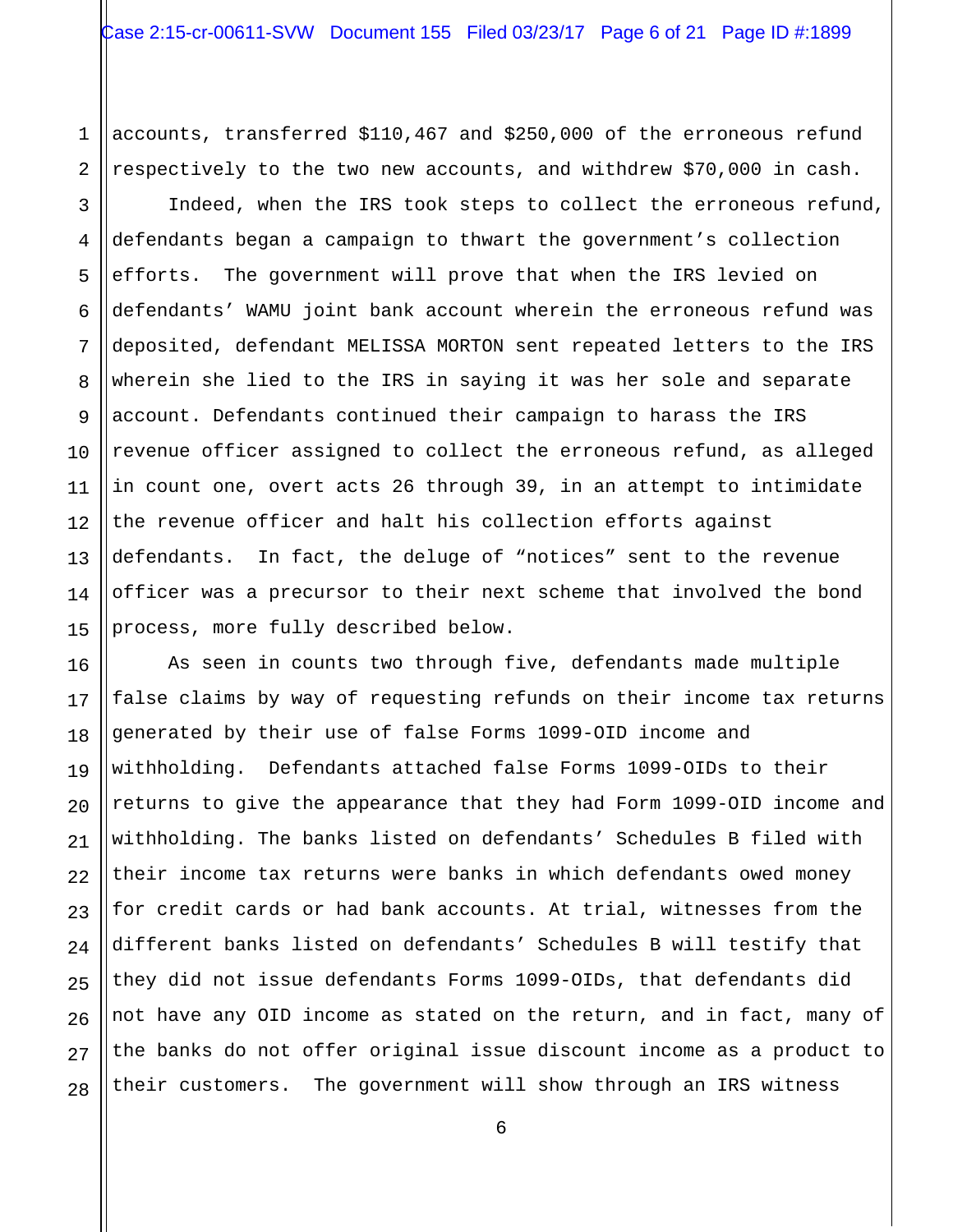1 2 3 4 5 6 7 that when defendants put false OID income and withholding on their income tax returns as their sole source of income and withholding, the conduct generated false refunds to which they were not entitled. The government will show that defendants' scheme was part and parcel of their conspiracy to get refunds to which they were not entitled. And when they did get an erroneous refund, defendants moved it out of the reach of the government, quickly.

9 10

11

12

13

14

15

16

17

18

19

8

# **d. Defendants' Use of Fictitious Financial Instruments**

As alleged in counts six through eight, when the IRS attempted to collect the erroneous refund from defendants, defendants made and presented to the IRS various "coupons" and "bonds" that purported to pay off their debt with the IRS. Defendants created and submitted these documents, which have indicia of legitimate financial instruments and instruct the recipient (here, the IRS) to draw upon funds with the United States Treasury to satisfy defendants' IRS debt. The government's expert will testify that in his opinion the financial instruments at issue purport to be genuine financial instruments issued under the authority of the United States, but are actually worthless paper.

20 21 22 23 24 25 26 27 28 Further, as alleged in counts 9 through 56, defendants sold the bond scheme to others who were in debt with governmental organizations, like the IRS or State of California, or private banking institutions, like CitiMortgage or PennyMac, for mortgage or credit card debt. Defendants charged their clients thousands to prepare and file useless UCC-1 documents declaring their clients' "strawman" statuses, and to prepare and send false bonds to the government/banks which purported to pay off the clients' debt. The government will present evidence to show how defendant Sean David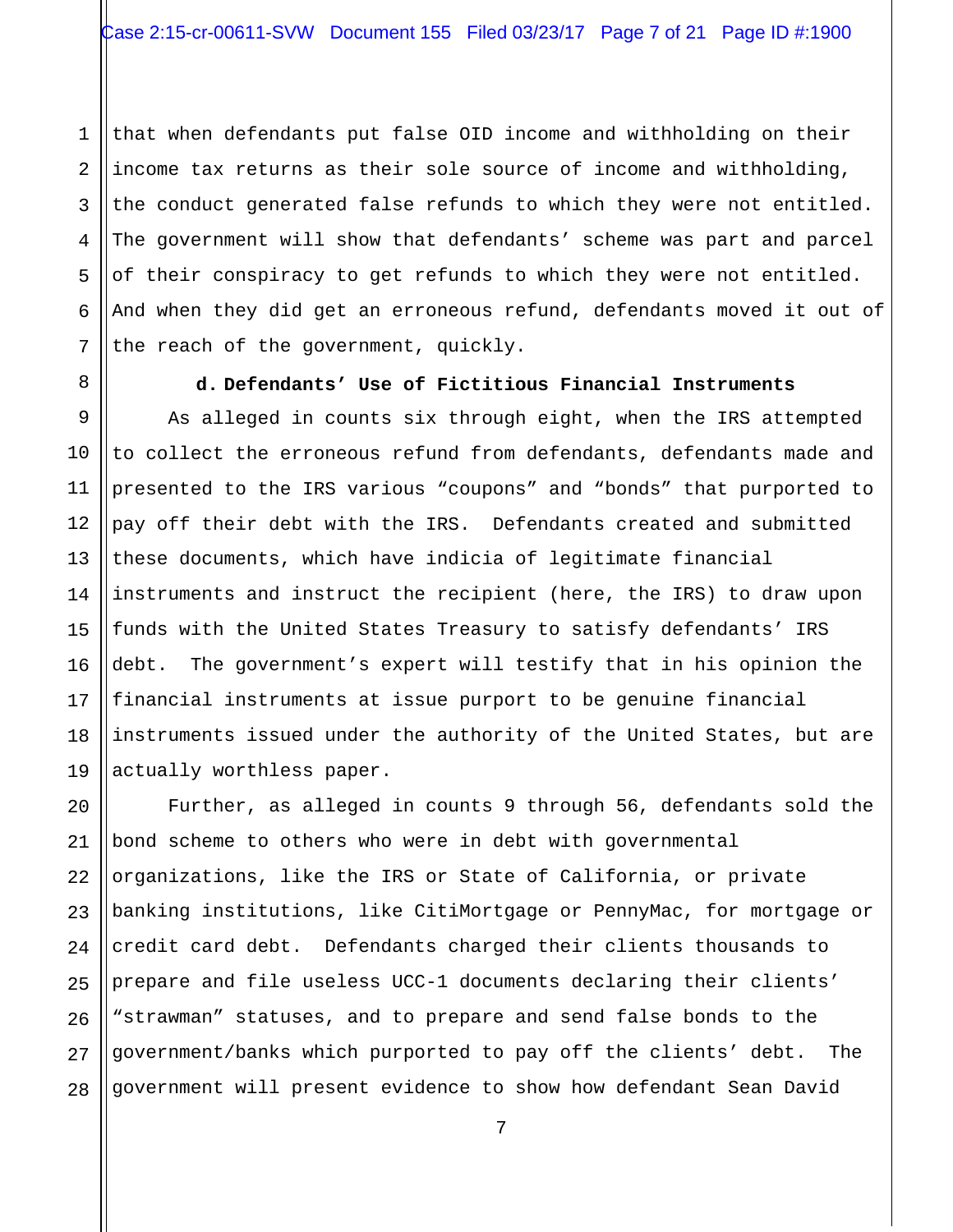1 2 3 4 Morton sold the bond packages to clients in financial trouble, and how defendant Melissa Morton prepared and mailed all of the paperwork and bonds to the banks/institutions on behalf of their clients. When the government/banks rejected the bonds as junk, defendants further encouraged their clients to file suit against the banks, and charged their clients thousands more to prepare court filings for them. In the end, the only ones who ever saw any debt relief was defendants, who profited by peddling this scheme.

### **III. Applicable Law**

# **a. 18 U.S.C. § 371**

Count one charges the defendants with conspiring to defraud the United States by obstructing the lawful functions of the Internal Revenue Service by deceitful or dishonest means. The United States must prove the following beyond a reasonable doubt:

First, beginning in or about March 2009, and continuing at least until in or about April 2013, there was an agreement between defendants to defraud the United States by obstructing the lawful functions of the Internal Revenue Service by deceitful or dishonest means as charged in the superseding indictment;

Second, defendants became members of the conspiracy knowing of at least one of its objects and intending to help accomplish it; and

Third, one of the members of the conspiracy performed at least one overt act on or after March 2009 for the purpose of carrying out the conspiracy.

As enumerated above, the government anticipates that the evidence will show that defendants conspired to defraud the United States by the submission of false income tax returns for various tax years that included false Forms 1099-OID attached to the return,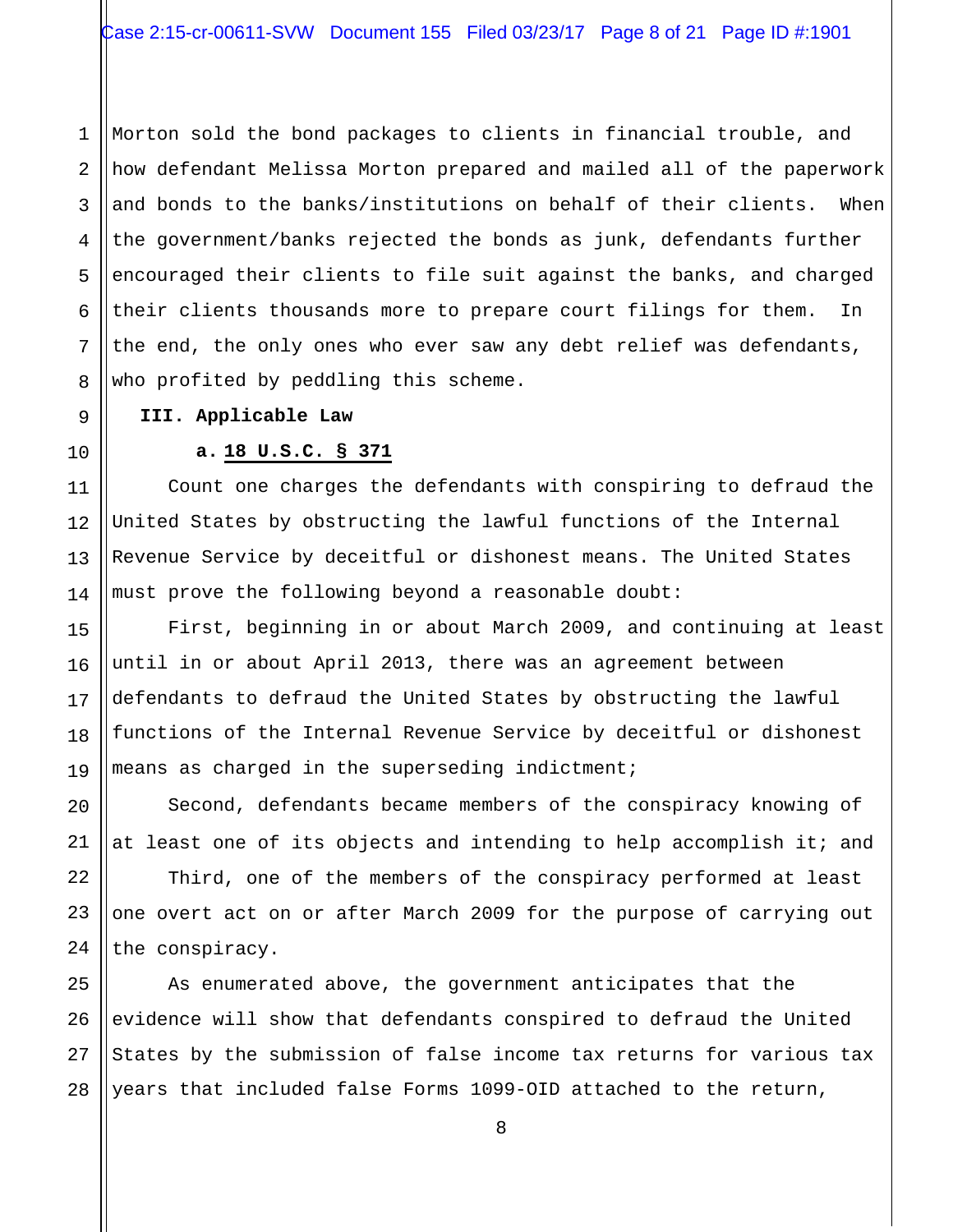1 2 3 4 5 6 7 8 9 10 11 12 13 14 15 false Schedules B that reported non-existent OID income, and returns that claimed false withholding on the false OID income, all to generate large tax refunds to which neither defendant was entitled. The government will show that a 2008 income tax return submitted by defendant Sean David Morton was false, but the IRS erroneously issued a refund of \$480,322, which was deposited into defendants' joint account with WAMU. Later, when the IRS took efforts to collect the erroneous refund by levying the joint account in which the refund was deposited, defendant Melissa Morton lied repeatedly in letters to the revenue officer, and claimed the levy was illegal because the account belonged solely in her name. Additionally, the government will show the multitude of frivolous documents sent to the IRS by both defendants in an attempt to hamper collection efforts and obtain further fraudulent refunds. Any one of these overt acts is sufficient to convict the defendants of the conspiracy charged.

# **b. 18 U.S.C. § 287**

Counts two through five charge that defendants submitted false, fictitious, and fraudulent claims to the United States via the income tax returns filed with false Form 1099-OID income and withholding.

The United States must prove the following beyond a reasonable doubt with respect to their respective false income tax returns, as charged in the superseding indictment:

First, defendants presented or caused to be presented a claim against the United States or agency of the United States;

Second, claims were false, fictitious, or fraudulent; and

Third, defendants knew their claims were false, fictitious, or fraudulent.

27 28

16

17

18

19

20

21

22

23

24

25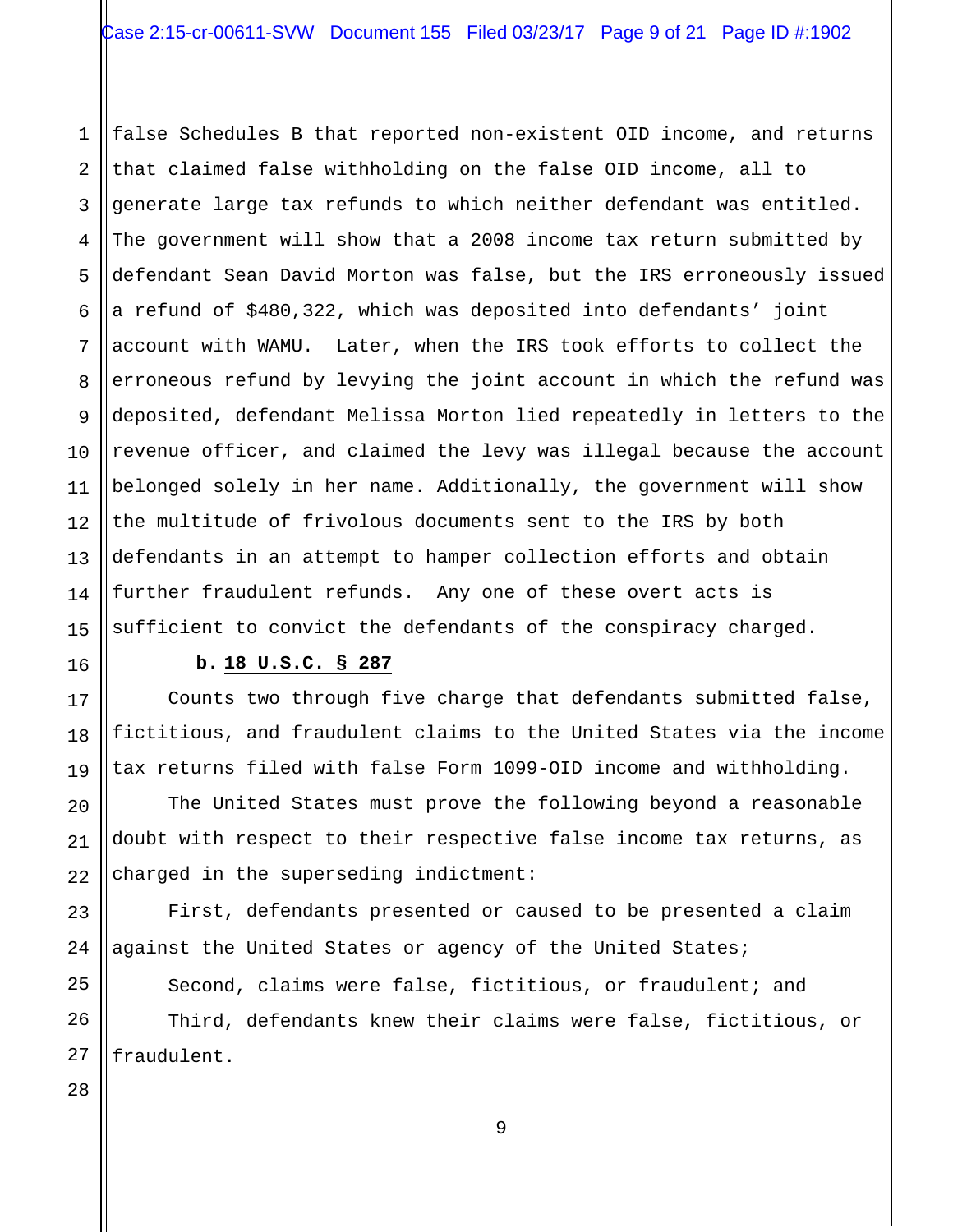1 2 3 4 5 6 7 8 9 A tax return seeking a refund is a claim against the United States. United States v. Drape, 668 F.2d 22, 26 (1st Cir. 1982). Form 843, Claim for Refund, is also a claim against the United States. United States v. Strong, 1997 WL 269359, \*2 (7th Cir. 1997). The offense is complete upon filing the claim; the government need not pay or honor it. United States v. Coachman, 727 F.2d 1293, 1302 (D.C. Cir. 1984). The government also need not prove that the claims were material, as "[m]ateriality is not an element required by 18 U.S.C. § 287." Id. at 455.

10 11 12 13 14 15 16 The applicable mental state for § 287 offenses is knowledge that the claim was false when it was filed. United States v. Irwin, 654 F.2d 671(10th Cir. 1981) overruled on other grounds by United States v. Daily, 921 F.2d 994, 1004 n. 11 (10th Cir. 1990); United States v. Holloway, 731 F.2d 378, 380-81 (6th Cir. 1984). The term "willfully" is not used in § 287 and so willfulness is not an element of the crime. United States v. Irwin, 654 F.2d at 682.

17

27

18 19 20 21 22 23 24 25 26 28 The government will show the claims, two claims for each defendant, constituted false claims for income tax refund to the IRS. The government will show that the returns reported the false 1099-OID income and claimed false withholding generated for the large claimed refunds on each return. The government will present witnesses from the banks listed on defendants' Schedules B, who will state that defendants did not have any OID income, and in fact, many of the banks do not offer OIDs as a product to their customers. Further, the government will have an IRS employee, who is knowledgeable about the system wherein banks report OID income and withholding to the IRS, who will testify that no banks reported OID income or withholding for defendants in the years at issue.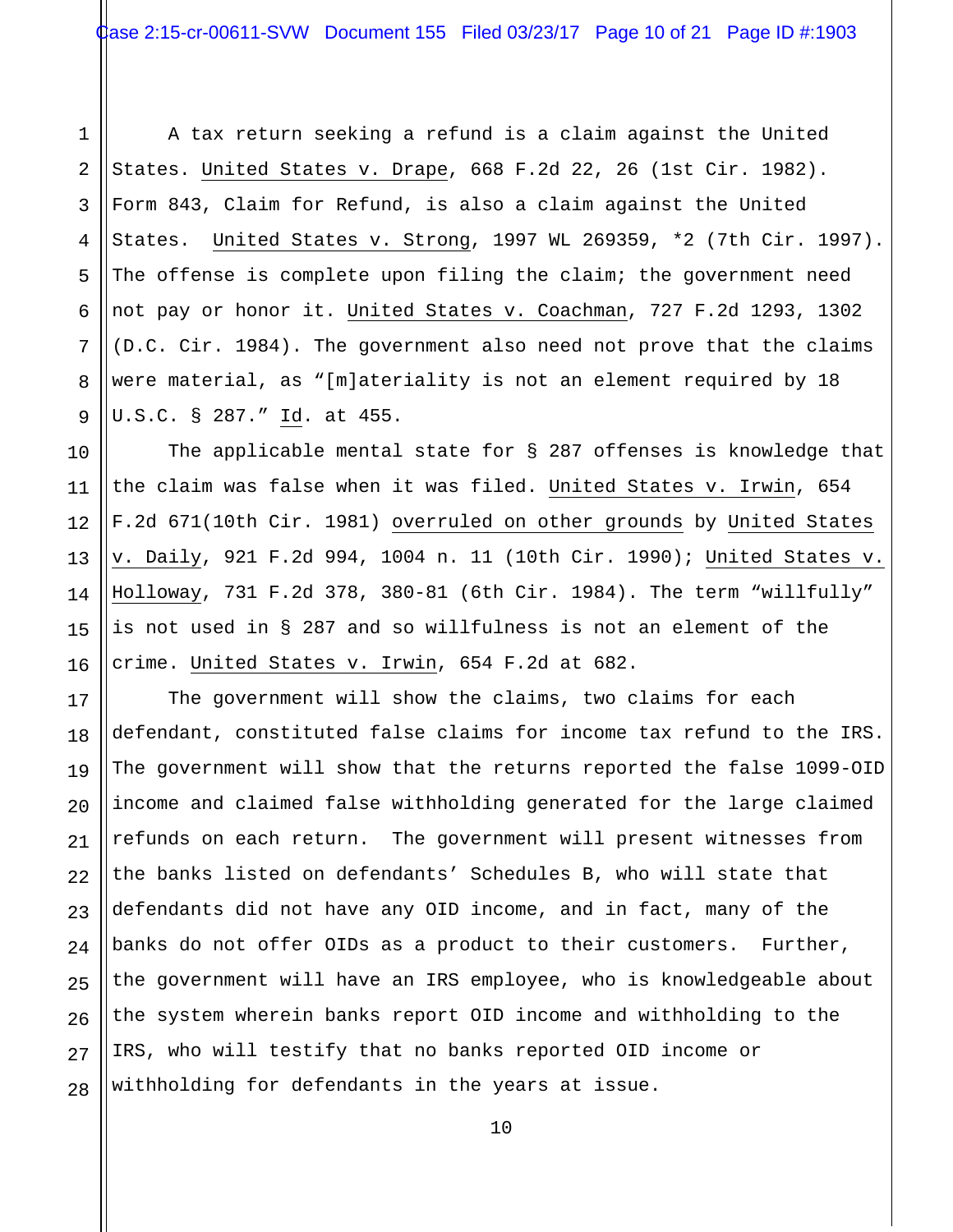1 2 The government's evidence will also prove that defendants acted with knowledge that the claims they filed were false, fictitious, and fraudulent. Several facts point to the defendants' knowledge of falsity, including the transparently fraudulent nature of the 1099- OID scheme. A person may not create tax documents out of whole cloth, purporting that a financial institution paid out a made-up amount of money and withheld an equally made-up amount as a federal income tax payment. Further, defendants had knowledge that their returns that claimed false 1099-OID income was a scam when the IRS sent defendants letters informing them as such.

**c. 18 U.S.C. § 514** 

Counts six and seven and counts nine through thirty-two of the superseding indictment charge defendant Sean David Morton with violations of Title 18, United States Code, Section 514. Count eight and counts thirty-three through fifty-six of the of the superseding indictment charge defendant Melissa Morton with violations of Title 18, United States Code, Section 514.

In order for defendants Sean David Morton and Melissa Morton to be found guilty of this crime, the government must prove each of the following elements beyond a reasonable doubt:

First, that the defendant passed, uttered, presented, or offered – or attempted to pass, utter, present, or offer – the false or fictitious instrument, document, or other items identified in the superseding indictment;

Second, that the instrument, document or other items appeared, represented, purported or contrived through scheme or artifice, to be an actual security or other financial instrument issued under the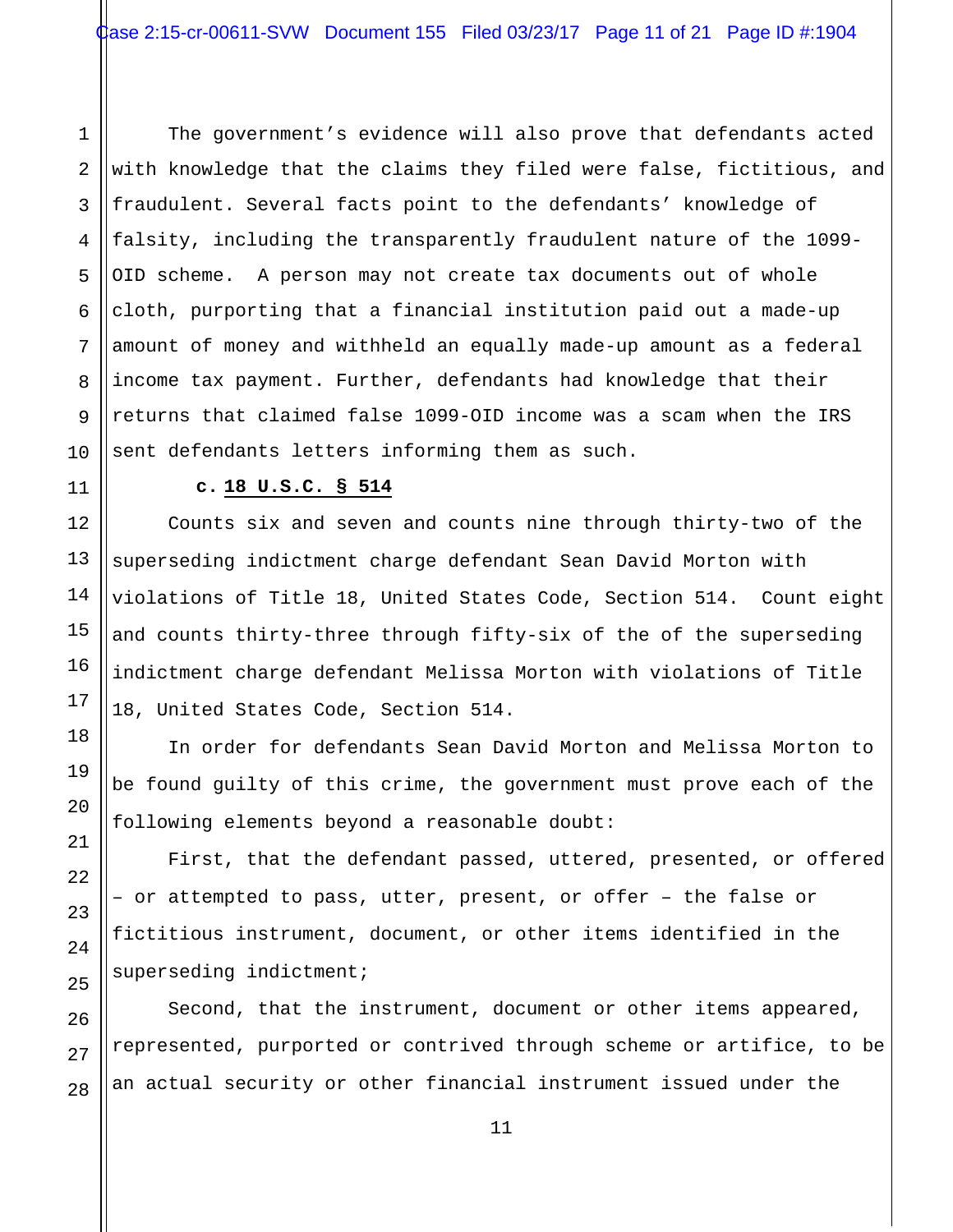1 2 authority of the United States or other political subdivision of the United States; and

Third, that the defendant did so with the intent to defraud.

18 U.S.C. § 514(a)(2) criminalizes the passing, with intent to defraud, of a fictitious financial instrument that "appears to be 'actual' in the sense that it bears a family resemblance to genuine financial instruments." See, e.g., United States v. Howick, 263 F.3d 1056, 1067-68 (9<sup>th</sup> Cir. 2001). It is a statute explicitly designed to criminalize the passing of fictitious – as opposed to counterfeit – monetary instruments. Id.; 18 U.S.C. § 514.

Counts nine through fifty-six charge that defendants caused their clients' bond to be knowingly passed, uttered, presented and offered, pursuant to 18 U.S.C. §§ 2(b) and 514. Each of these counts require proof of the same elements as set forth above.

The government will present each bond that was created, mailed and presented to the government/banks as charged in the superseding indictment by defendants. With respect to counts six through eight, the government will show that the bonds were signed by defendants, and mailed by the defendants to the IRS. The government will show that defendants included other paperwork with the coupons/bonds as "directions" for the recipient on how to cash the bonds. The coupons/bonds have indicia of legitimacy, which often include a statement amount, the use of unique symbols and border patterns, thumbprints, dates of expiration, and use of the term "Indemnity Bonds" on the bonds' title. The government's expert will show how the coupons and bonds and accompanying paperwork purport to commit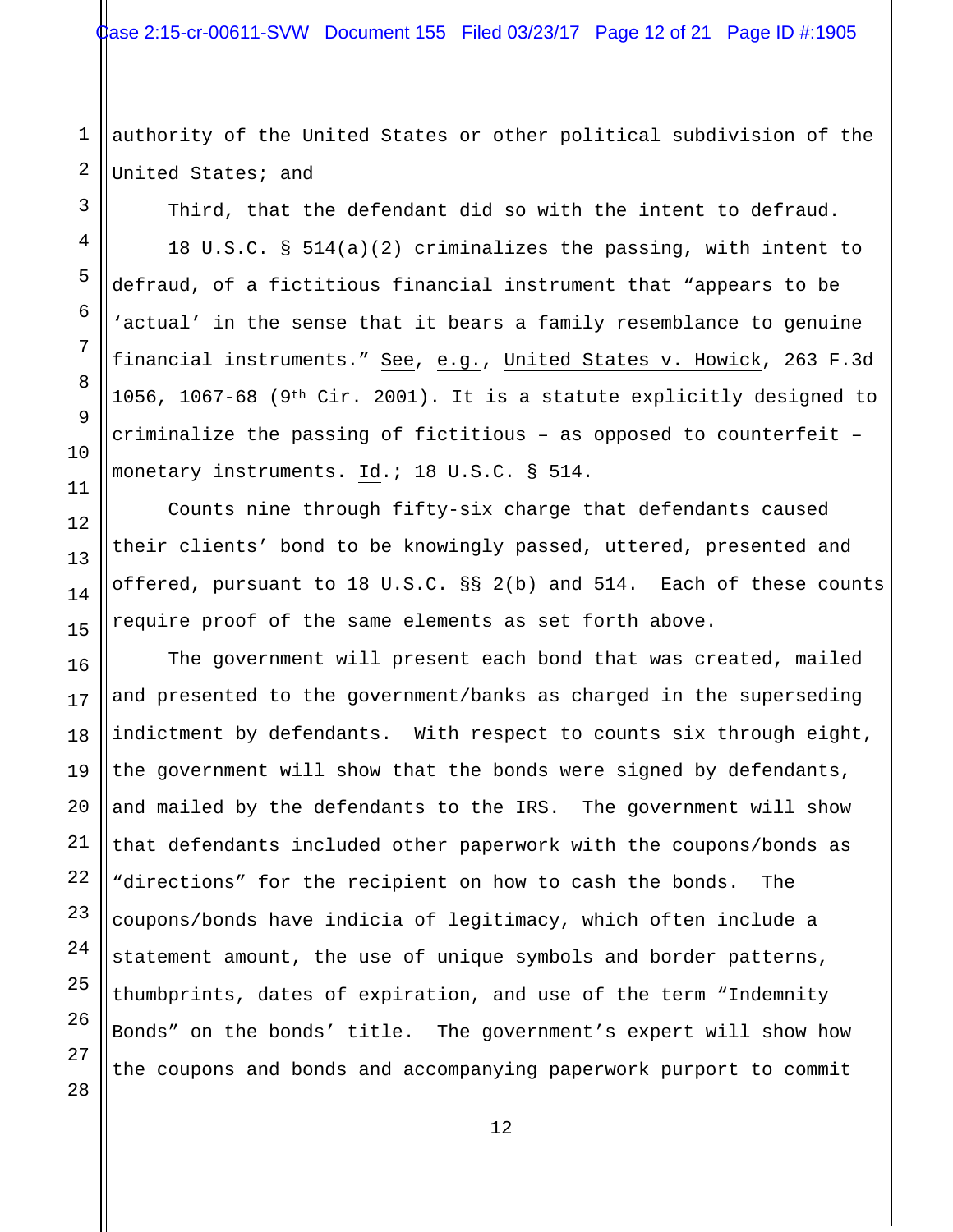Treasury funds to satisfy the debts of defendants, in an attempt to fool the recipients into cashing the bonds and absolving the debt.

With respect to counts 9 through 56, the government will show how clients of defendants paid thousands for useless UCC paperwork, notices, and bonds. The government will show that the bonds giving rise to these charges were signed and initialed by both defendants, notarized and mailed by defendant Melissa Morton to various government/banking institutions, and contain the same indicia of legitimacy as those bonds defendants used themselves. The government will show how the bonds purport to commit Treasury funds to satisfy the debts of their clients which they owed to the government/banking institutions and have indicia of being an actual and legitimate financial instrument issued under the authority of the United States, but again, are only worthless pieces of paper sold by defendants.

### **IV. Stipulations**

At present, there are no stipulations regarding the admission of evidence by defendants. Defendant SEAN DAVID MORTON has not participated in any pre-trial meetings with the United States, including failure to attend a meeting on March 20, 2017 to discuss jury instructions and stipulations.

There has been little communication regarding stipulations with defendant MELISSA MORTON.

### **V. Witnesses**

Because there are no stipulations, the United States has prepared for the need to call foundational witnesses from the IRS and banks. With this, the United States' anticipated witness list is as follows: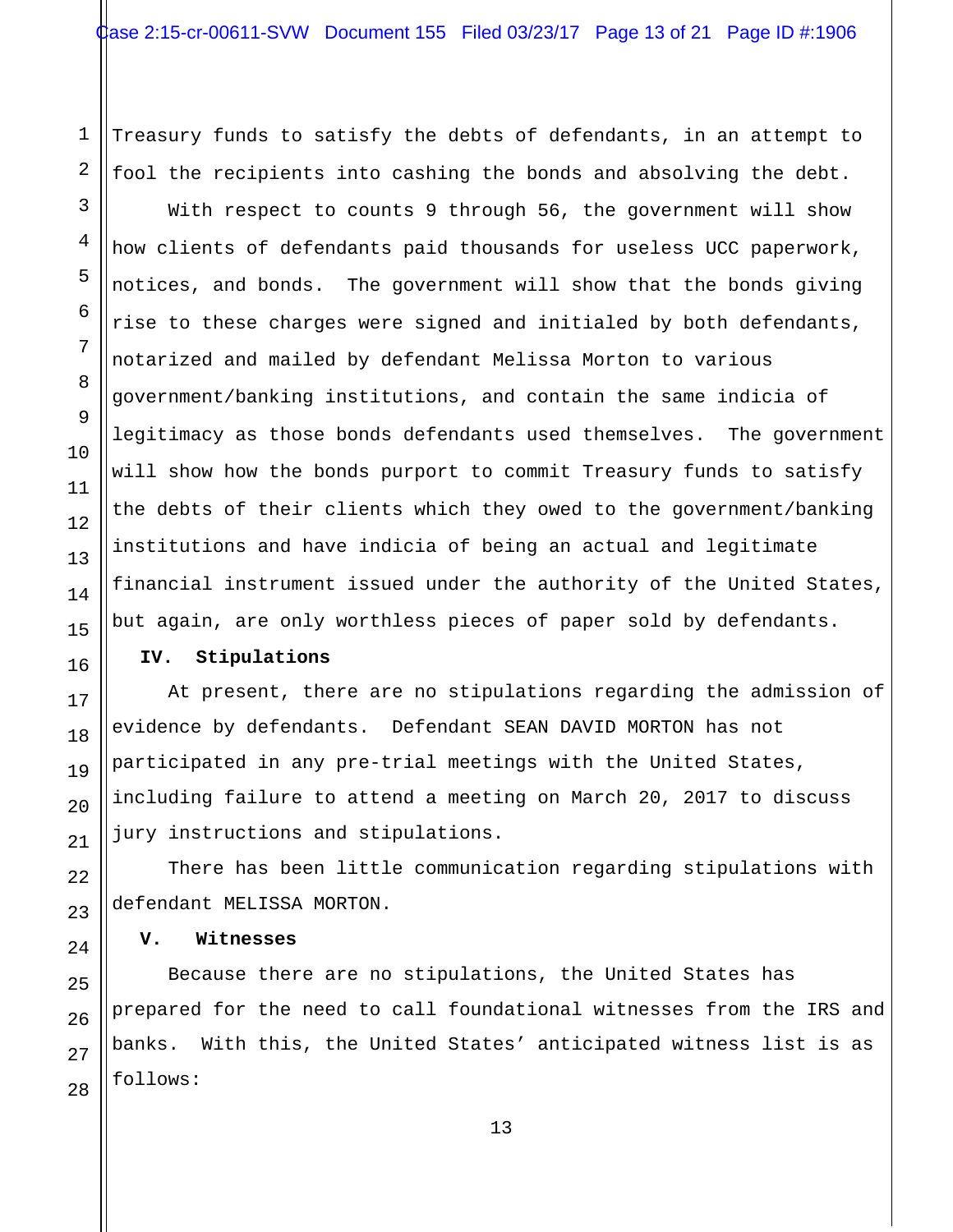Case 2:15-cr-00611-SVW Document 155 Filed 03/23/17 Page 14 of 21 Page ID #:1907

1 2 3 1. David Kropp – Kropp will testify concerning IRS tax forms, IRS procedures, federal tax rules, preparation of income tax forms (including Form 1040 and 1040X).

4 5 6 7 8 2. Kristy Morgan – Morgan will testify as an IRS custodian of record in order to authenticate tax returns and transcripts, the organizational practice of sending out frivolous filing letters to apprise taxpayers that their returns have no basis in law, including defendants.

| 9  | 3.<br>FORM 1099-OID bank representatives:                             |  |
|----|-----------------------------------------------------------------------|--|
| 10 | a. A representative from Bank of America, N.A.                        |  |
| 11 | b. A representative from American Express                             |  |
| 12 | c. A representative from Capital One                                  |  |
| 13 | d. A representative from JP Morgan Chase Bank, N.A.,                  |  |
| 14 | f.k.a. Washington Mutual, and Providian, now owned by                 |  |
| 15 | Chase.                                                                |  |
| 16 | These bank representatives will testify the defendants were not       |  |
| 17 | issued 1099-OIDs for the subject tax years, that no withholdings were |  |
| 18 | made on their behalf by the banks, and that the accounts listed on    |  |
| 19 | the return of Sean David Morton/Melissa Morton were not debt          |  |
| 20 | obligations generating OID income.                                    |  |
| 21 | 4. A representative from JP Morgan Chase Bank, N.A., re:              |  |
| 22 | Washington Mutual accounts.                                           |  |

The government anticipates that this bank representative will testify as a custodian of record regarding accounts held by defendants with Washington Mutual, including bank opening documents and certain bank account statements.

27

23

24

25

26

28

5. Bennett Ellenbogen, or other representative from the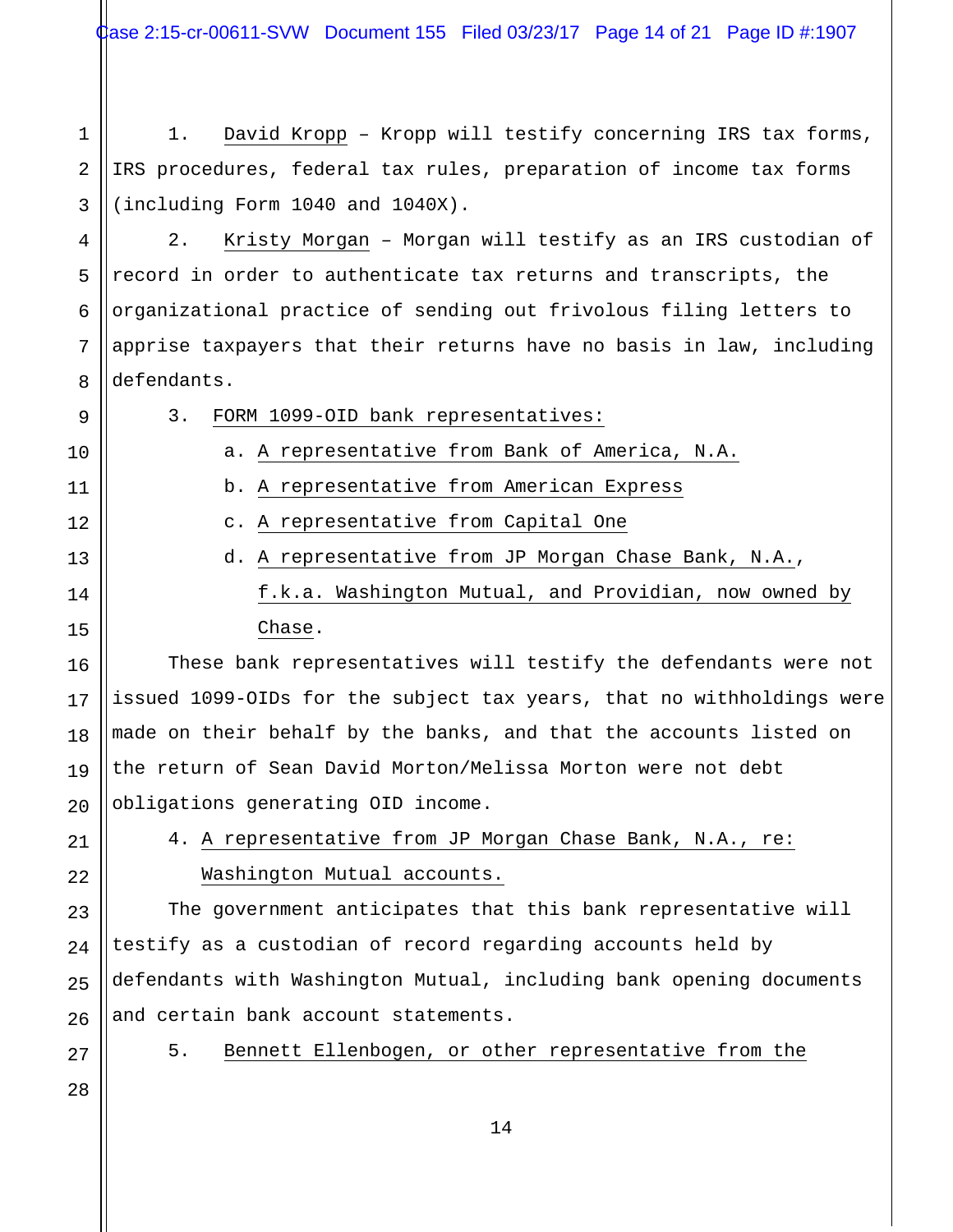1 2 3 Securities & Exchange Commission – Ellenbogen will testify about a civil case against defendants brought by the SEC, wherein he conducted sworn depositions of defendants.

4 5 6 7 8 6. Mark Everson, Internal Revenue Service - Everson will describe the IRS electronic filer ("FIRE") system, and that no 1099- OID returns were filed in the names of the defendants by the listed financial institutions enumerated on Schedule B of defendants' returns.

9 10 11 12 7. Patricia Ballin, Fletcher Jones Motorcars - Ballin will testify regarding Melissa Morton's purchase of a Mercedez Benz ML320 with the dealership, and how Melissa Morton paid for the down payment of the vehicle.

13 14 15 16 17 18 19 20 8. Ted Lepkojus, former employee, Internal Revenue Service – Lepkojus, the revenue officer assigned to collect the erroneous refund issued to defendants, will authenticate various items of correspondence submitted by the defendants during the collection process, including letters from defendant Melissa Morton falsely stating that the bank accounts levied by the IRS were her separate property, when in fact, the account was jointly held with defendant Sean David Morton.

21 22 23 24 9. Zinaida Gabay - Gabay will testify that she hired the defendants to provide bond paperwork to help get her son out of prison, that she and her husband paid over \$10,000 for this process, and that the process did not work.

25 26 27 28 10. Tayo Aboke, U.S. Trustee's Office - Aboke will authenticate the transcript and audio recording of a 11 U.S.C. § 341 creditors meeting conducted on 9/6/2013 as part of the defendants' bankruptcy in this district, wherein defendants made false statements under oath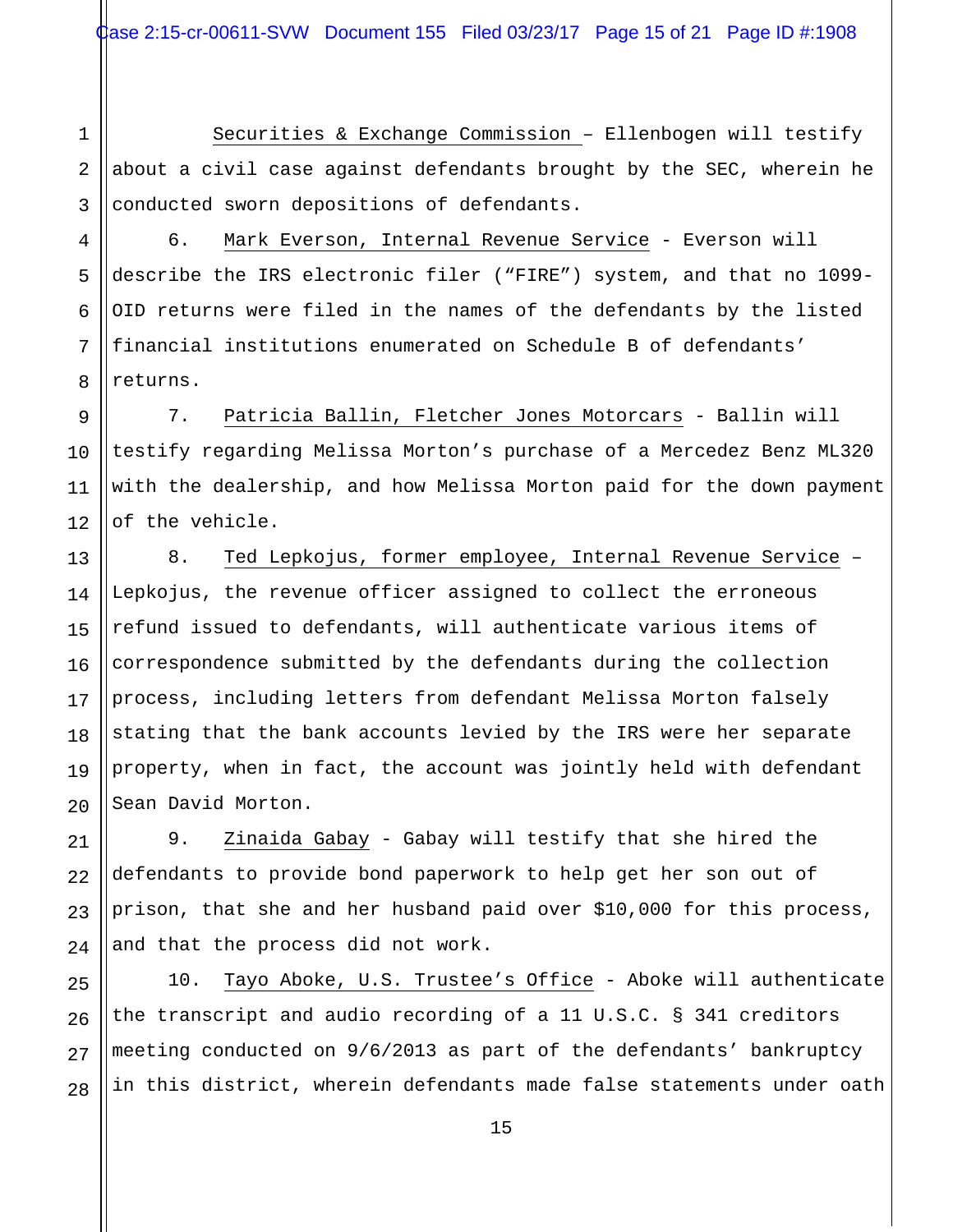1 2 3 regarding their assets, and will provide testimony regarding his job responsibilities as a bankruptcy auditor and the purpose and mechanics of the Schedule B-asset statement.

4 5 6 7 8 11. Sam Leslie, Chapter 7 Trustee - Leslie will authenticate the transcript and audio recording a creditors meeting conducted on 7/25/2013 as part of the defendants' bankruptcy, wherein defendants make false statements regarding their assets and income tax filing history.

9 10 11 12 12. Jeff Fountain, Internal Revenue Service – Fountain, a revenue officer, will authenticate correspondence submitted by Dannion Brinkley to him, including a fictitious instrument prepared by defendant Melissa Morton, and signed by defendant Sean David Morton, that was mailed to Fountain to pay off Brinkley's debt with the IRS.

13. Luke Yoo, Special Agent, IRS-Criminal Investigations - Yoo will testify as to the search warrant executed on the defendants' residence and authenticate items seized during the search and photos of the search site.

14. John Kirsling, Special Agent, IRS-Criminal Investigations - Kirsling will testify regarding the forensic imaging of digital devices seized during the search warrant of defendants' residence, and authenticate PDF and Word files and metadata of the bond files found on defendant Melissa Morton's computer pertaining to said files.

15. Banking institutions that received defendants' bonds on behalf of defendants' clients

27 a. A representative from PennyMac Bank will testify regarding Alain Medel's mortgage and the company's receipt of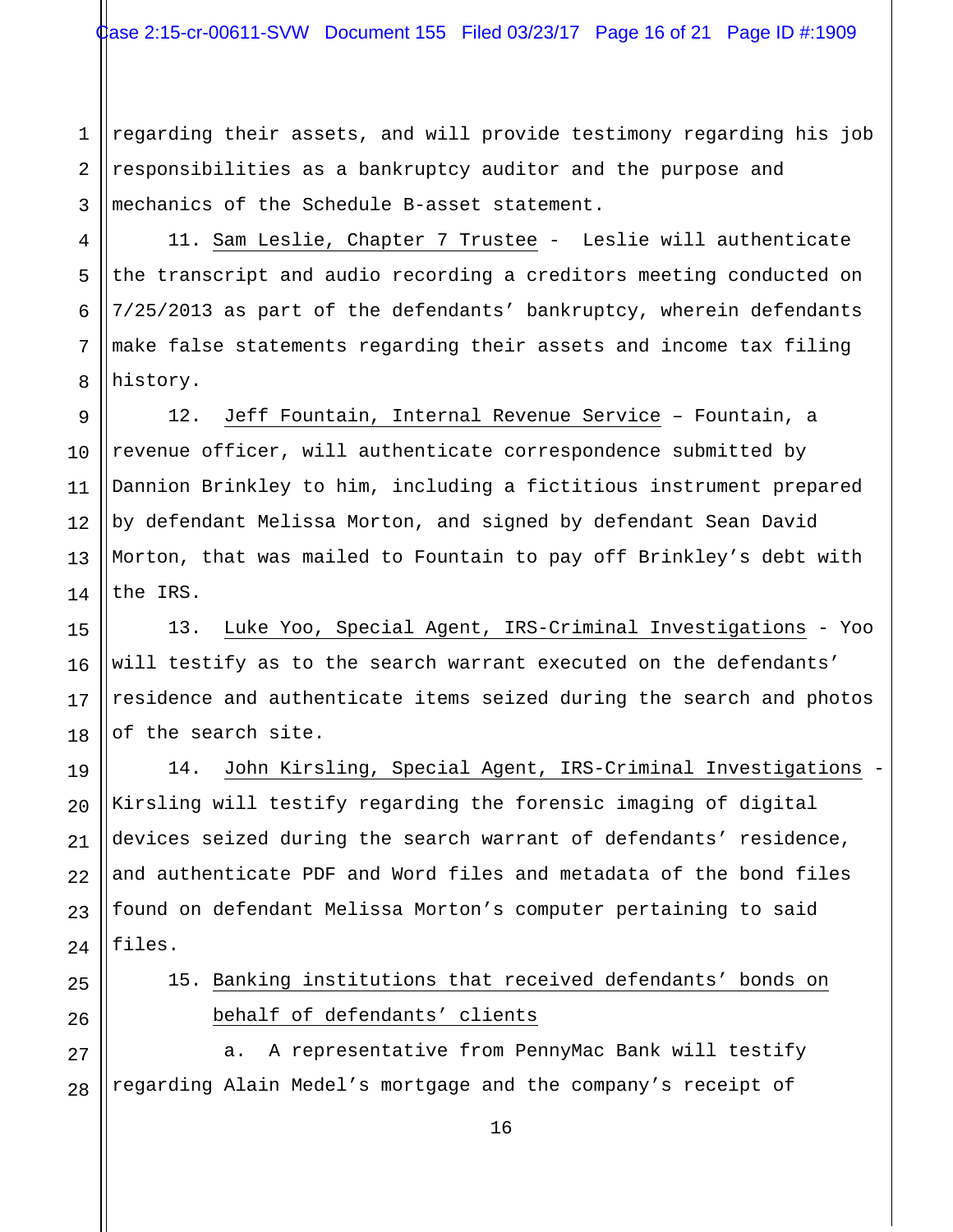1 2 frivolous correspondence and financial instruments from the defendants to pay said debt of Medel.

3 4 5 6 b. A representative from CitiMortgage will testify regarding David Wurster's mortgage and the company's receipt of frivolous correspondence and financial instruments from the defendants to pay said debt of Wurster.

c. A representative from Chase Bank will testify regarding Mark Urban's mortgage and the company's receipt of frivolous correspondence and financial instruments from the defendants to pay said debt of Urban.

16. A representative from the United States Postal Service this witness will confirm that the certified mailing receipts and other postal documents found during the search of the defendants' residence correspond with mailed/delivered packages of notices and bonds to various banks/governmental institutions.

17. William Kerr – the government's expert witness regarding false financial instruments at issue.

18. Alain Medel - Medel will testify that he paid the defendants to provide bond paperwork to pay off his mortgage with Pennymac, that the paperwork was ineffective, and he paid the defendants additional money to prepare paperwork for a lawsuit against Pennymac which resulted in the case being dismissed.

19. Shelly Clark, State of California, Franchise Tax Board - Clark will authenticate correspondence issued to Sean David Morton by the California FTB regarding the falsity of the bond he submitted to the FTB as "payment" for tax debt.

28

7

8

9

10

11

12

13

14

15

16

17

18

19

20

21

22

23

24

25

26

27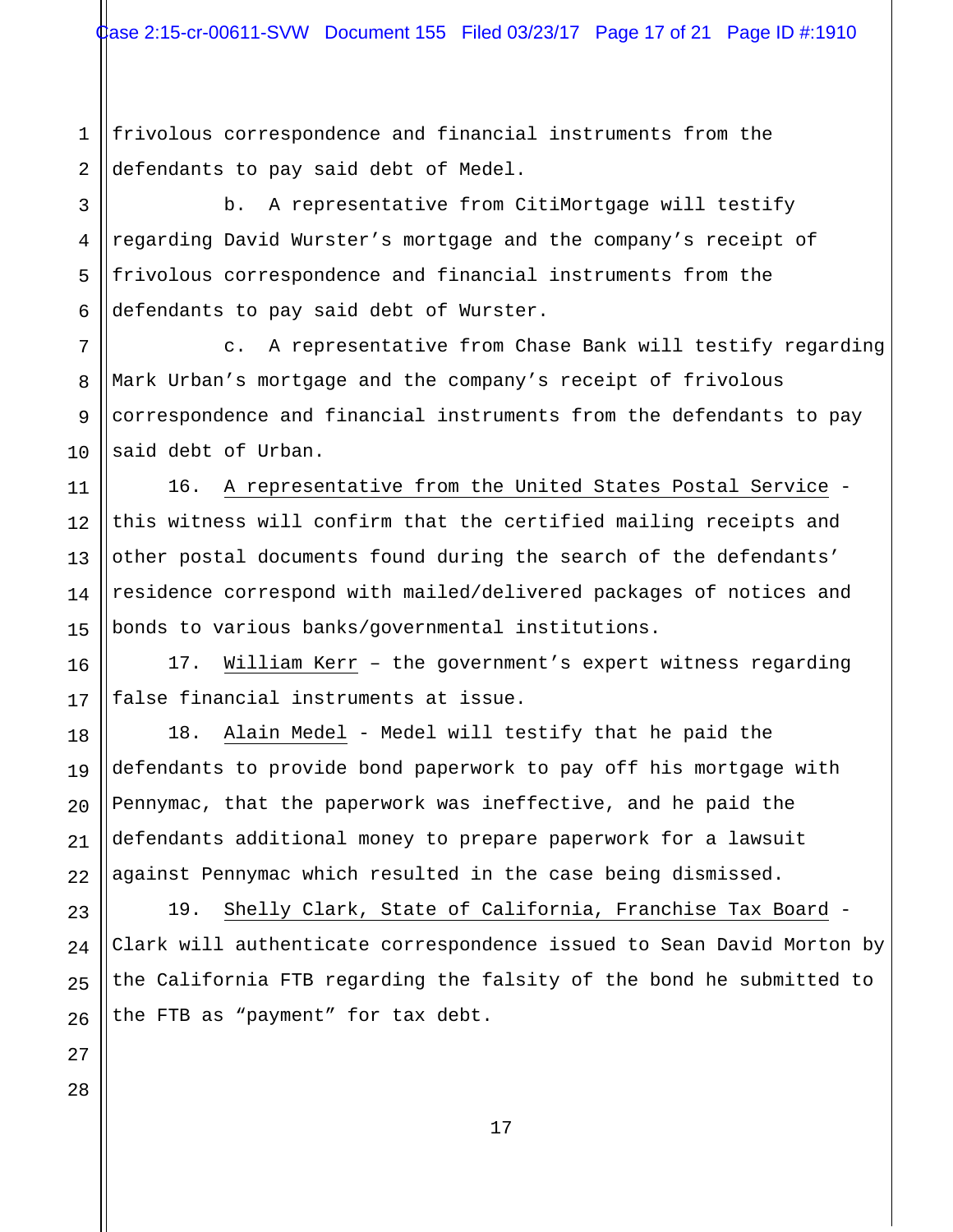1 2 3 20. Barbara Lavender - Lavender will testify that she engaged the defendants to provide bond paperwork to pay off student loan debt, and that the bond was ineffective.

# **VI. Evidence Issues**

4

5

6

7

8

12

13

14

15

16

17

18

19

20

21

22

23

24

25

26

A motion to suppress evidence is pending, which the government opposed. Docket Nos. 107, 111, 114.

Motions in limine from both the government and defendant Melissa Morton are pending. Docket Nos. 123, 127, 142, 143.

9 10 11 The government moved to quash subpoenas by defendant Melissa Morton issued to certain IRS-CI Special Agents. Docket Nos. 140, 141.

Defendant Sean David Morton has filed numerous motions, including his alleged lack of discovery from the government, to quash the arrest warrant, to request a bill of particulars, and other miscellaneous filings, all of which the government has opposed. Docket Nos. 115-120, 128, 130-137, 139, 145-148, 153.

### **VII. Jury Instructions**

The government and defendant Melissa Morton filed proposed joint jury instructions on March 23, 2017. Docket No. 153. The government requested that defendant Sean David Morton attend a meeting on March 20, 2017 to discuss jury instructions and other items, but he did not attend.

### **VIII. Reciprocal Discovery**

On March 20, 2017, the government received the exhibits defendant Melissa Morton intends to introduce and a list of witnesses that she expects to call at trial.

27 28 To date, despite repeated requests, the government has not received any reciprocal discovery from defendant Sean David Morton.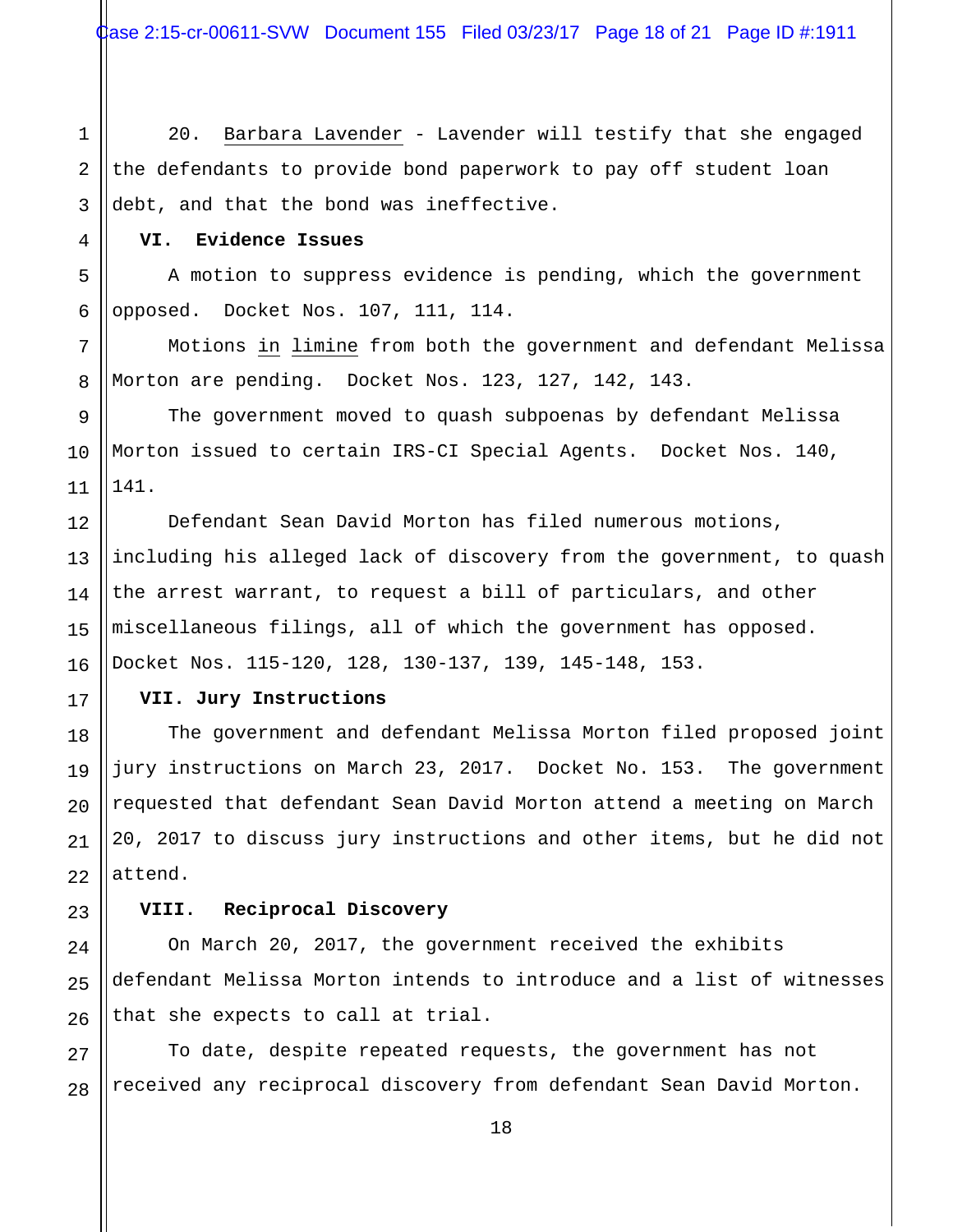1 2 The government has not received any witness list of individuals defendant Sean David Morton intends to call at trial.

3 4 5 If either defendant moves to introduce evidence at trial which has not previously been disclosed to the government, the government will move to exclude such evidence and/or witnesses.

| 6  |                |                                                         |
|----|----------------|---------------------------------------------------------|
| 7  |                | Respectfully submitted,                                 |
| 8  |                | SANDRA R. BROWN<br>Acting United States Attorney        |
| 9  |                | THOMAS D. COKER                                         |
| 10 |                | Assistant United States Attorney<br>Chief, Tax Division |
| 11 | Dated: 3/23/17 |                                                         |
| 12 |                | VALERIE L. MAKAREWICZ<br>JAMES C. HUGHES                |
| 13 |                | Assistant United States Attorneys                       |
| 14 |                | Attorneys for Plaintiff<br>United States of America     |
| 15 |                |                                                         |
| 16 |                |                                                         |
| 17 |                |                                                         |
| 18 |                |                                                         |
| 19 |                |                                                         |
| 20 |                |                                                         |
| 21 |                |                                                         |
| 22 |                |                                                         |
| 23 |                |                                                         |
| 24 |                |                                                         |
| 25 |                |                                                         |
| 26 |                |                                                         |
| 27 |                |                                                         |
| 28 |                |                                                         |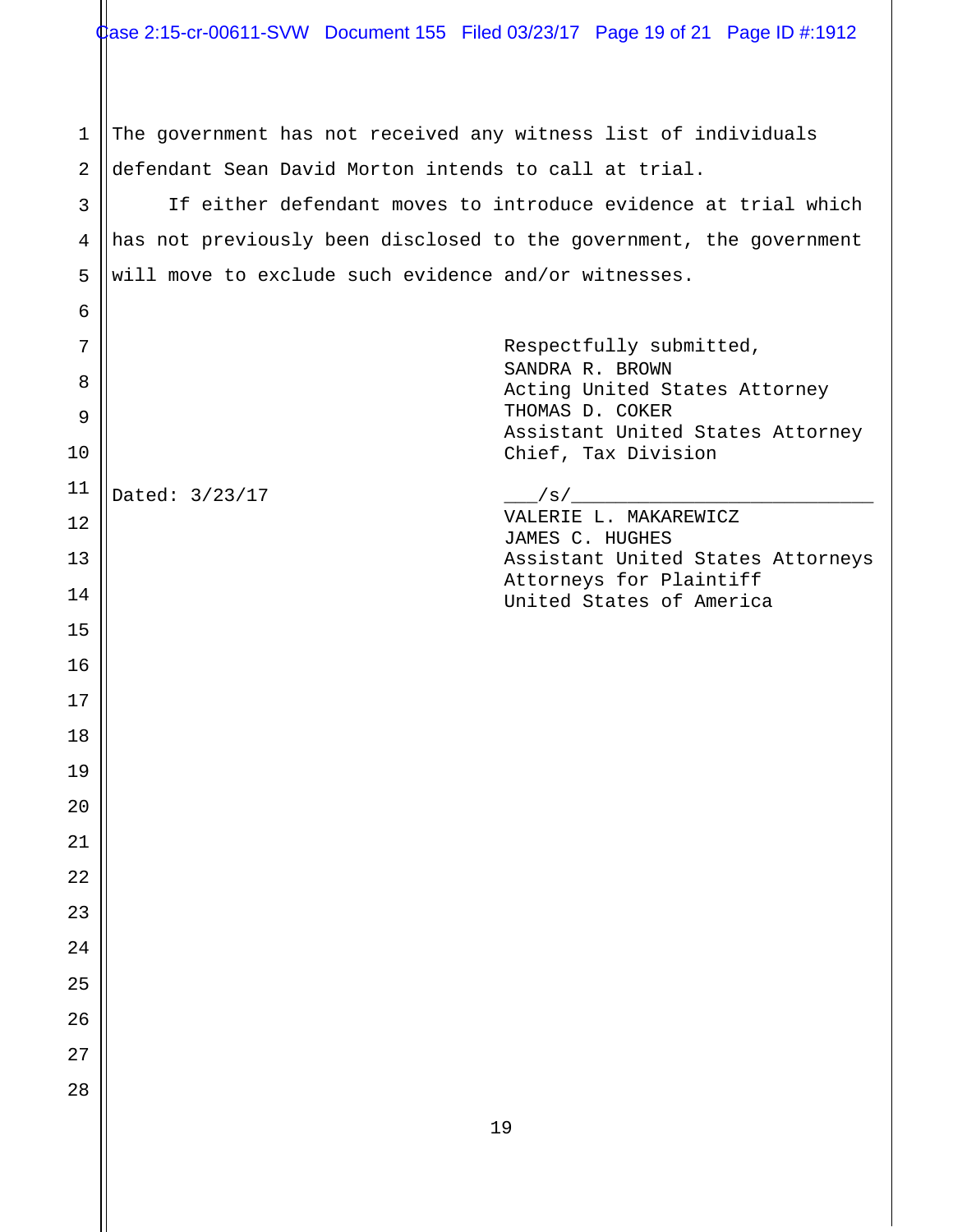#### **PROOF OF SERVICE BY MAILING**

 I am over the age of 18 and not a party to the within action. I am employed by the Office of the United States Attorney, Central District of California. My business address is 300 North Los Angeles Street, Suite 7211, Los Angeles, California 90012.

On **March 23, 2017**, I served

#### **TRIAL BRIEF OF THE UNITED STATES OF AMERICA**

on each person or entity name below by enclosing a copy in an envelope addressed as shown below and placing the envelope for collection and mailing on the date and at the place shown below following our ordinary office practices. I am readily familiar with the practice of this office for collection and processing correspondence for mailing. On the same day that correspondence is placed for collection and mailing, it is deposited in the ordinary course of business with the United States Postal Service in a sealed envelope with postage fully prepaid. Date of mailing: **March 23, 2017**

Place of mailing: Los Angeles, California

**See attached list**

I declare under penalty of perjury under the laws of the United States of America that the foregoing is true and correct.

 I declare that I am employed in the office of a member of the bar of this court at whose direction the service was made.

Executed on: **March 23, 2017,** Los Angeles, California.

 $\sqrt{s}/\_\_$ 

 **Barbara Le**